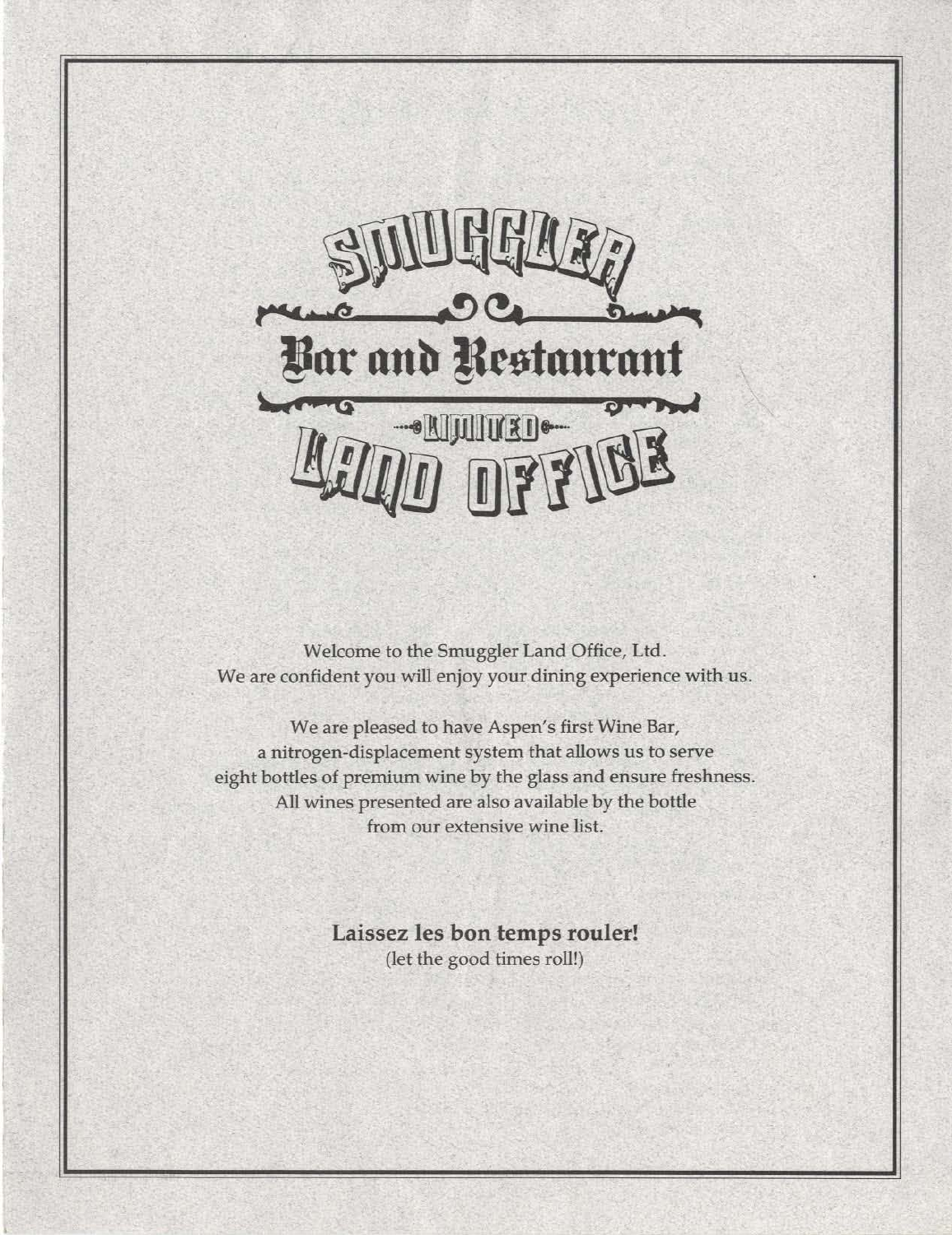# Appetizers, Soups, Salads & Pastas

Thinly sliced tenderloin served with a blackened serrano aioli and toasted pumpernickel points \$10.95

### Carpaccio of Beef

Stuffed with shrimp, scallops, and crawfish, in a sherry cream sauce with Smuggler's "Any O'Cajun Spice™" \$12.95

### Eggplant Boat

### Creole Crab Cakes

Sautéed and served with creole remoulade sauce \$7.95

### Crawfish Tambale

Made with fresh cream and sherry Cup \$3.50 Bowl \$4.95

Soup du Jour Cup \$2.75 Bowl \$3.95

Crawfish tails, jack cheese, and jalepeno peppers baked in a fresh corn mixture, served with a seafood relleno sauce and black beans \$8.95

### Smuggler Pate

Veal, duck liver, and pork terrine with cajun spices and herbs, served with toasted pumpernickel bread \$8.95

Organic baby red oak, frissee, argula, radicchio, and other lettuces tossed with marinated wild mushrooms and a choice of dressing \$10.95

### Cajun Popcorn

Crawfish tails dipped in a spicy beer batter, fried and served with remoulade sauce \$7.95

### Shrimp Bisque

### Caesar Salad

Romaine lettuce tossed with garlic, anchovies and imported parmesan cheese Small \$4.95 Large \$8.95

### Roast Duck Salad

Entrées include fresh vegetable du jour, scalloped potatoes or rice pilaf, and fresh baked bread.

Served on a bed of organic field greens with a chipolte raspberry vinaigrette and toasted pine nuts \$10.95

Maryland soft shell crabs lightly seasoned, sautéed crispy, and served with a lemon-thyme beurre blanc sauce \$21.95

### Wild Mushroom Salad

Shrimp sautéed with onions, peppers, garlic, white wine and Cajun seafood sauce. Served over rice \$18.95

Pan-blackened filet mignon stuffed with crawfish tails and herbed garlic butter \$23.95

Thirteen-ounce prime beef, seasoned with our "Any O'Cajun Spice™" blend and blackened in an iron skillet \$19.95

| Shrimp and Vegetable Capellini<br>Gulf shrimp sauteed with a medley of fresh vegetables                               | <b>Appetizer Portion</b> |
|-----------------------------------------------------------------------------------------------------------------------|--------------------------|
| in olive oil, garlic and fresh capellini \$15.95<br>Vegetarian Version \$11.95                                        | \$8.95<br>\$6.95         |
| <b>Crawfish Fettuccini</b><br>Fresh fettuccini, imported parmesan cheese, sherry,<br>cream and crawfish tails \$14.95 | \$8.95                   |
| Seafood Linguini<br>Shrimp, scallops, and salmon in a marinara sauce<br>served over fresh pasta \$15.95               | \$9.95                   |
| Cajun Seafood Gumbo with Rice<br>Classic cajun-style with seafood, chicken,<br>and andouille sausage \$13.95          | \$7.95                   |
| Chicken Jambalaya<br>Cajun-style fried rice with andouille sausage<br>chicken and veggies \$8.95                      | \$5.50                   |

Fresh Colorado lamb blackened and served with jalapeño mint jelly or broiled and served with Bearnaise sauce \$24.95

Fresh chicken breast sautéed with onions, peppers, white wine and a spicy cajun sauce. Served over rice \$15.95

# Seafood

### Fresh Soft Shell Crabs

### Fresh Norwegian Salmon Grilled, blackened or poached \$19.95

Barbecued Shrimp - Smuggler Style Grilled shrimp in a spicy creole tomato pernod sauce with sauteed garlic, onions, celery and lemon \$18.95

### Shrimp Etouffée

### Crawfish Pie

Crawfish tails baked with garlic, white wine and our Cajun seafood sauce in a flaky pie pastry \$19.95

Chef's Game Special Each night the chef will prepare a new and exciting dish of wild game from around the world Market Price

> Meats & Poultry (sure-we'll prepare anything to your request)

### Smuggler Filet

### Blackened Rib Eye

### Rack of Lamb

# Grilled Fresh Breast of Chicken Boneless breast marinated in white wine and herbs, served with

grilled vegetables and wild mushrooms \$16.95

### **Chicken Etouffée**

### Roast Duckling

Half duck, roasted extra crispy and served with a cognac pecan sauce \$17.95

### Grilled Pork Tenderloin

Served with a smoked tomato mole sauce \$16.95

# Entrées